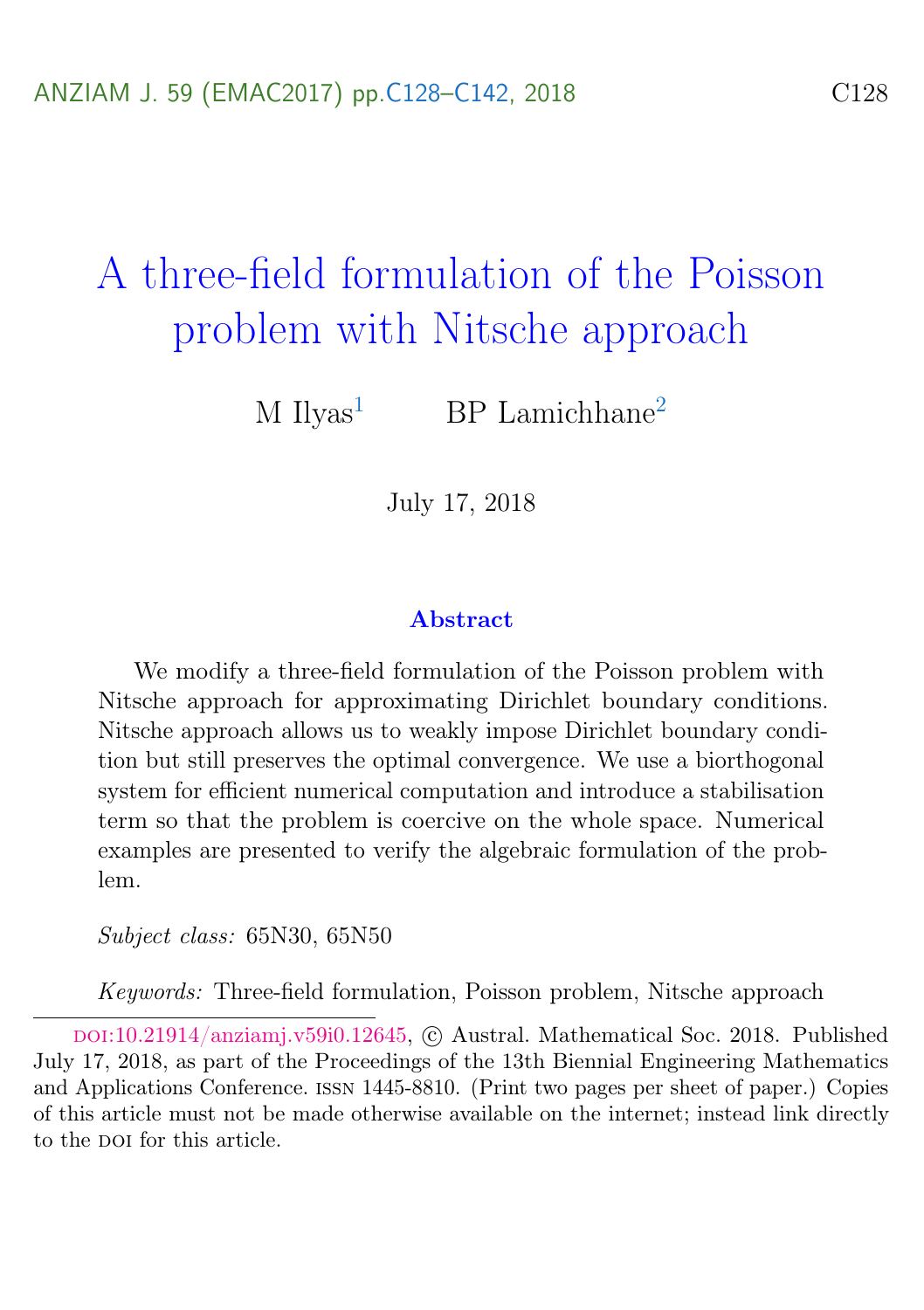#### <span id="page-1-1"></span>Contents C129

## **Contents**

|                   | 1 Introduction                                  | C <sub>129</sub> |
|-------------------|-------------------------------------------------|------------------|
|                   | 2 A Three-field Formulation for Poisson Problem | <b>C130</b>      |
|                   | 3 Finite Element Discretisation                 | C132             |
|                   | 4 Algebraic Formulation                         | C <sub>135</sub> |
|                   | <b>5</b> Numerical Examples                     | C <sub>137</sub> |
|                   | <b>6</b> Conclusion                             | C <sub>139</sub> |
| <b>References</b> |                                                 |                  |

## <span id="page-1-0"></span>1 Introduction

The finite element method is a powerful and efficient method to handle complicated geometries and impose the associated boundary conditions. However, in some cases, the treatment of the Dirichlet-type boundary conditions compromise the stability and accuracy of the standard finite element method [\[12\]](#page-13-0).

In order to relax the Dirichlet boundary condition constraint, we need to modify the standard finite element approach. Generally, we can do this by imposing the Dirichlet boundary condition as a penalty term [\[1,](#page-12-1) [2\]](#page-12-2). One of such methods is Nitsche's method [\[15\]](#page-13-1), which imposes the Dirichlet boundary condition weakly in the formulation without the need of a Lagrange multiplier. Moreover, compared to other penalty method, Nitsche's method adds the consistency, symmetry and stability terms so that this method can achieve optimal convergence. There are so many applications of Nitsche's method in many areas, such as elasticity [\[3\]](#page-12-3), interface problems [\[7\]](#page-12-4), potential flows [\[10\]](#page-13-2) and plasticity [\[16\]](#page-13-3).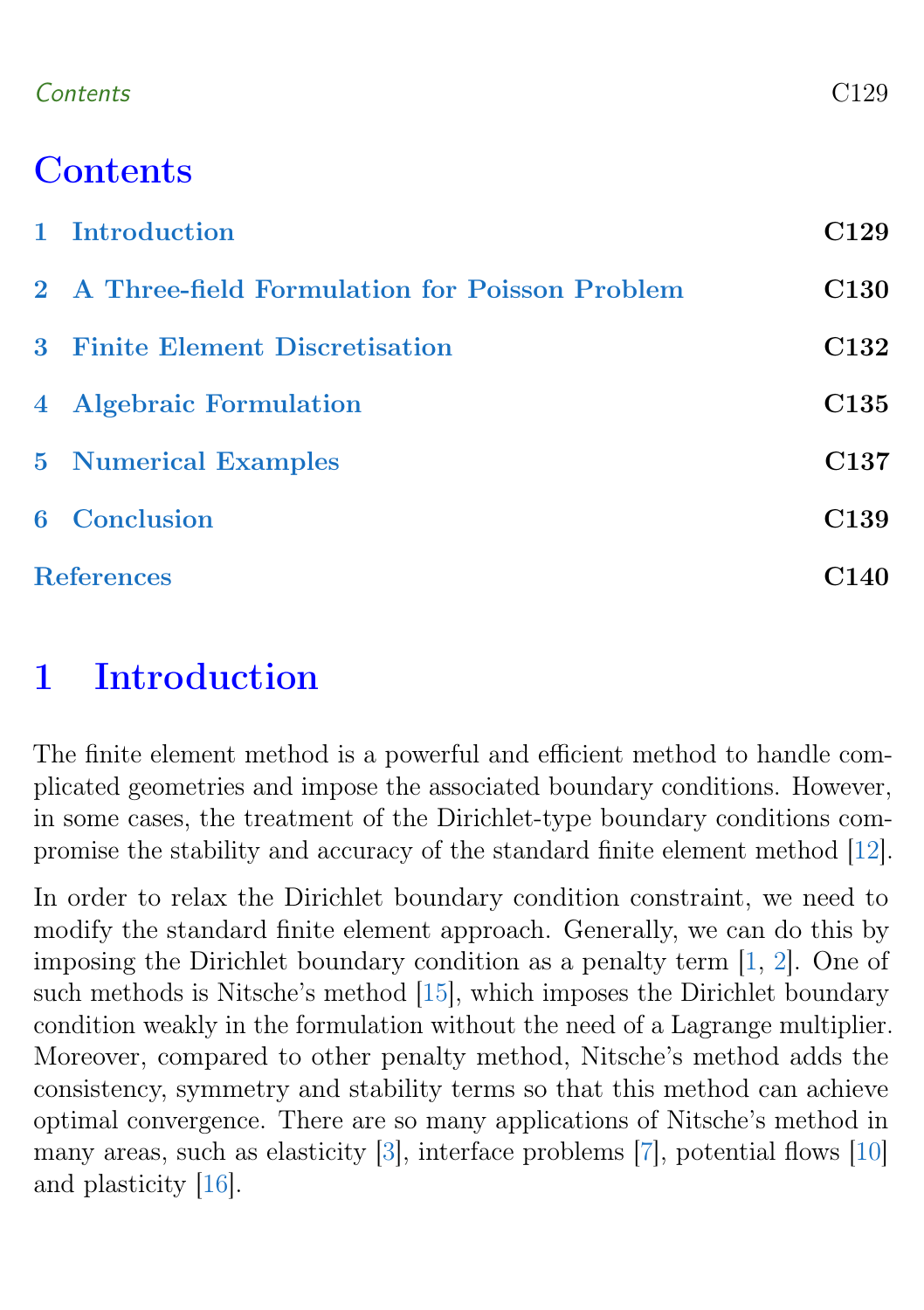<span id="page-2-1"></span>Nitsche approach for a mixed finite element method for the Poisson problem has been proposed earlier [\[6,](#page-12-5) [11\]](#page-13-4) using a two-field formulation, which is not suitable for the approach with a biorthogonal system. In this article, we modify a mixed finite element method, based on the three-field formulation [\[8\]](#page-12-6), with Nitsche approach to solve a Poisson problem. A similar three-field formulation, known as Hu-Washizu formulation, is popular in linear elasticity field [\[13\]](#page-13-5). The three-field formulation allows us to apply a biorthogonal system which leads to a very efficient finite element method. In order to overcome the difficulty of coercivity condition, we introduce a stabilisation term [\[8\]](#page-12-6) of the associated bilinear form so that it is coercive on the whole space.

## <span id="page-2-0"></span>2 A Three-field Formulation for Poisson Problem

#### Sobolev Spaces

Let  $V = H^1(\Omega)$  and  $L = [L^2(\Omega)]^2$ . The Sobolev spaces  $H^k(S)$  for  $S \subset \Omega$  or  $S \subset \Gamma$ , and  $k \geq 0$  are defined in the standard way [\[5\]](#page-12-7). We introduce the space  $H^{-1/2}(\Gamma)$ , the dual space of  $H^{1/2}(\Omega)$ , with the norm

$$
\|\mu\|_{-1/2,\Gamma} = \sup_{z \in H^{1/2}(\Gamma)} \frac{\langle \mu, z \rangle}{\|z\|_{1/2,\Gamma}},
$$

where  $\langle \cdot, \cdot \rangle$  denotes the duality pairing. For functions  $v \in H^1(\Omega)$  with  $\Delta v \in L^2(\Omega)$ , it holds  $[2]$   $\frac{\partial v}{\partial n} \in H^{-1/2}(\Gamma)$  with

$$
\left\|\frac{\partial \mathfrak{u}}{\partial n}\right\|_{-1/2,\Gamma} \leqslant C\left(\left\|\mathfrak{v}\right\|_{1}+\left\|\Delta \mathfrak{v}\right\|_{0}\right).
$$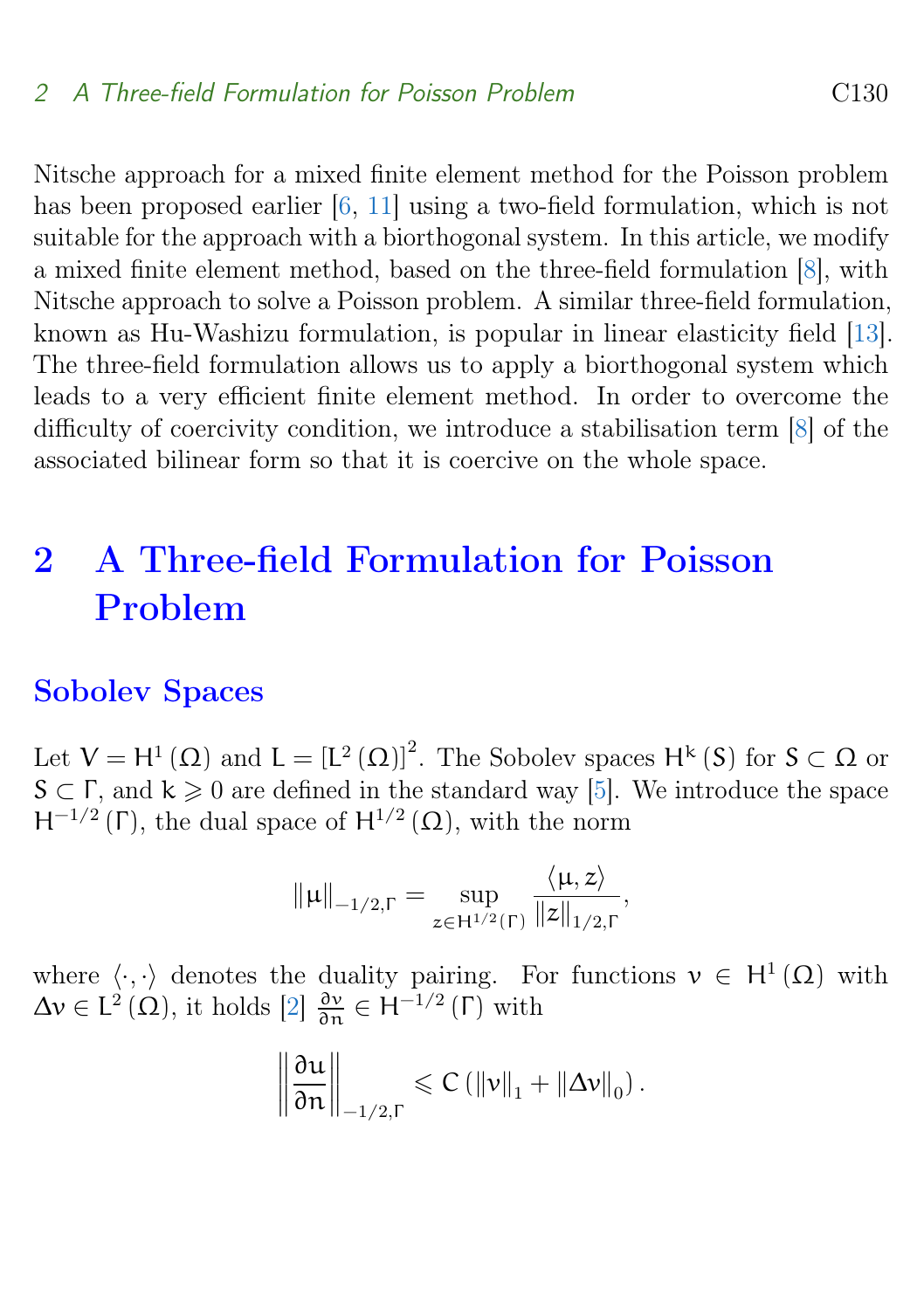#### 2 A Three-field Formulation for Poisson Problem C131

We will also introduce the mesh-dependent norms

$$
\begin{aligned} \left\|v\right\|_{1/2,h}^{2} &= \sum \frac{1}{h_{e}} \left\|v\right\|_{0,e}^{2} \text{ for } v \in H^{1}\left(\Omega\right), \\ \left\|z\right\|_{-1/2,h}^{2} &= \sum h_{e} \left\|z\right\|_{0,e}^{2} \text{ for } z \in L^{2}\left(\Gamma\right), \end{aligned}
$$

and for these norms it holds

<span id="page-3-1"></span>
$$
\langle \nu, z \rangle \leqslant ||\nu||_{1/2, h} ||z||_{-1/2, h} \text{ for } (\nu, z) \in H^1(\Omega) \times L^2(\Gamma). \tag{1}
$$

For the rest of the article, we denote

$$
\|u\|_{1,h} = \|u\|_{1,\Omega} + \|u\|_{1/2,h} \text{ for } u \in H^1(\Omega).
$$

### Nitsche Formulation for the Poisson Problem

The mixed formulation is obtained by introducing  $\sigma = \nabla u$ . Given  $f \in L^2(\Omega)$ and  $q_D = u|_{\Gamma}$ , the (Nitsche) minimisation problem can be written as

<span id="page-3-0"></span>
$$
\mathop{\rm argmin}_{\substack{(\mathbf{u}, \sigma) \in V \times L \\ \sigma = \nabla \mathbf{u}}} \frac{1}{2} \left\| \sigma \right\|_{0,\Omega}^2 + \frac{\alpha}{2} \left\| \mathbf{u} - g_D \right\|_{1/2,h}^2 - \left\langle \sigma \cdot \mathbf{n}, \mathbf{u} - g_D \right\rangle - \int_{\Omega} \mathbf{f} \mathbf{u} \, d\mathbf{x}.
$$
 (2)

We write a variational equation for  $\sigma = \nabla u$  using the Lagrange multiplier space  $M = L$  to obtain the saddle-point problem of the minimisation problem [\(2\)](#page-3-0). The saddle point formulation is to find  $(\mathfrak{u}, \sigma, \varphi) \in V \times L \times M$  such that

<span id="page-3-2"></span>
$$
\begin{array}{rcl}\n\tilde{a} \left[ (u, \sigma), (v, \tau) \right] + b \left[ (v, \tau), \phi \right] & = & \ell \left( v, \tau \right), \\
b \left[ (u, \sigma), \psi \right] & = & 0, \qquad \psi \in M,\n\end{array} \tag{3}
$$

where

$$
\tilde{\alpha} \left[ \left( u, \sigma \right), \left( v, \tau \right) \right] \ = \ \int_{\Omega} \sigma \cdot \tau \, dx + \alpha \left\langle u, v \right\rangle_{1/2, h} - \left\langle \sigma \cdot \mathbf{n}, v \right\rangle - \left\langle \tau \cdot \mathbf{n}, u \right\rangle,
$$
\n
$$
\mathbf{b} \left[ \left( u, \sigma \right), \psi \right] \ = \ \int_{\Omega} \left( \sigma - \nabla u \right) \psi \, dx,
$$
\n
$$
\ell \left( v, \tau \right) \ = \ \int_{\Omega} \mathbf{f} v \, dx - \left\langle \tau \cdot \mathbf{n}, g_{D} \right\rangle + \alpha \left\langle g_{D}, v \right\rangle_{1/2, h},
$$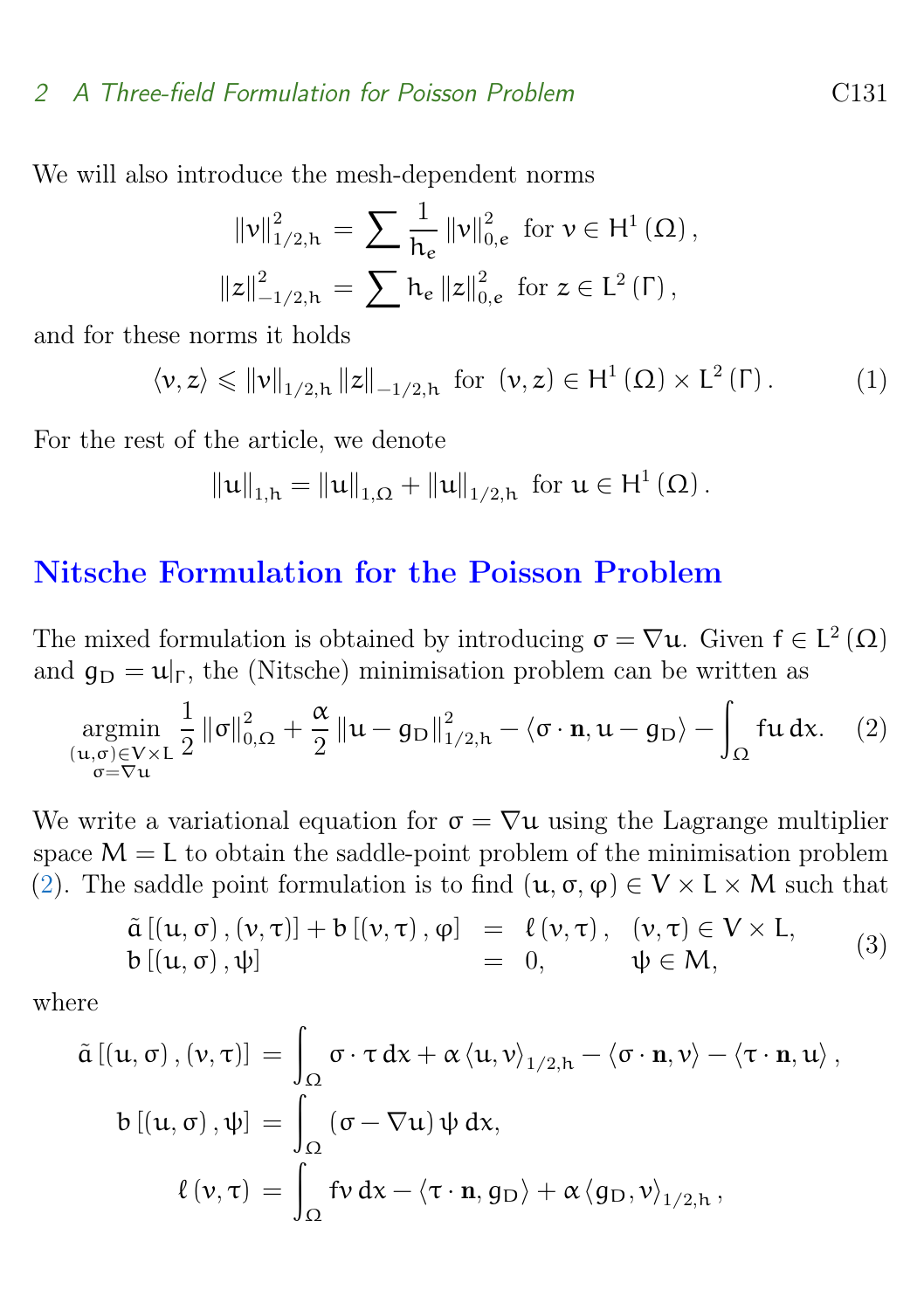<span id="page-4-2"></span>where  $\langle \cdot, \cdot \rangle$  denotes duality pairing between  $H^{1/2}(\Omega)$  and  $H^{-1/2}(\Gamma)$ .

## <span id="page-4-0"></span>3 Finite Element Discretisation

Let  $\mathcal{T}_h$  be a quasi-uniform triangulation of the polygonal domain  $\Omega$ . We use the standard linear finite element space  $V_h \subset H^1(\Omega)$  defined on the triangulation  $\mathcal{T}_{h}$ , where

$$
V_h:=\{\nu\in C^0\left(\Omega\right): \nu|_T\in\mathcal{P}_1\left(T\right), T\in\mathcal{T}_h\}.
$$

The finite element space for the gradient of the solution is  $L_h = [V_h]^2$ . Let  $\{\rho_1, \rho_2, \ldots, \rho_N\}$  be the finite element basis for  $V_h$ . Starting with the standard basis for  $V_h$ , we construct a space  $Q_h$  spanned by the basis  $\{\mu_1, \mu_2, \ldots, \mu_N\}$ so that the basis functions of  $V_h$  and  $Q_h$  satisfy the biorthogonality condition

$$
\int_{\Omega} \rho_i \mu_j \: dx = c_j \delta_{ij}, \quad c_j \neq 0, \quad 1 \leqslant i,j, \leqslant N,
$$

where  $\delta_{ii}$  is the Kronecker symbol, and  $c_i$  a scaling factor. Therefore, the sets of basis functions of  $V_h$  and  $Q_h$  form a biorthogonal system. The basis functions of  $Q_h$  are constructed locally on a reference element  $\hat{T}$  so that the basis functions of  $V_h$  and  $Q_h$  have the same support, and in each element the sum of all the basis functions of  $Q_h$  is one [\[13\]](#page-13-5). We let  $M_h = [Q_h]^2$ , thus our problem is to find  $(u_h, \sigma_h, \varphi_h) \in V_h \times L_h \times M_h$  such that

<span id="page-4-1"></span>
$$
\tilde{a} \left[ (u_h, \sigma_h), (v_h, \tau_h) \right] + b \left[ (v_h, \tau_h), \varphi_h \right] = \ell \left( v_h, \tau_h \right), \quad (v_h, \tau_h) \in V_h \times L_h, \n b \left[ (u_h, \sigma_h), \psi_h \right] = 0, \qquad \psi_h \in M_h. \n \tag{4}
$$

To show that the saddle-point problem has a unique solution, we need to show that the following well-posedness conditions are satisfied.

1. The linear form  $\ell(\cdot)$ , the bilinear forms  $\tilde{a}[\cdot,\cdot]$  and  $b[\cdot,\cdot]$  are continuous on the spaces in which they are defined.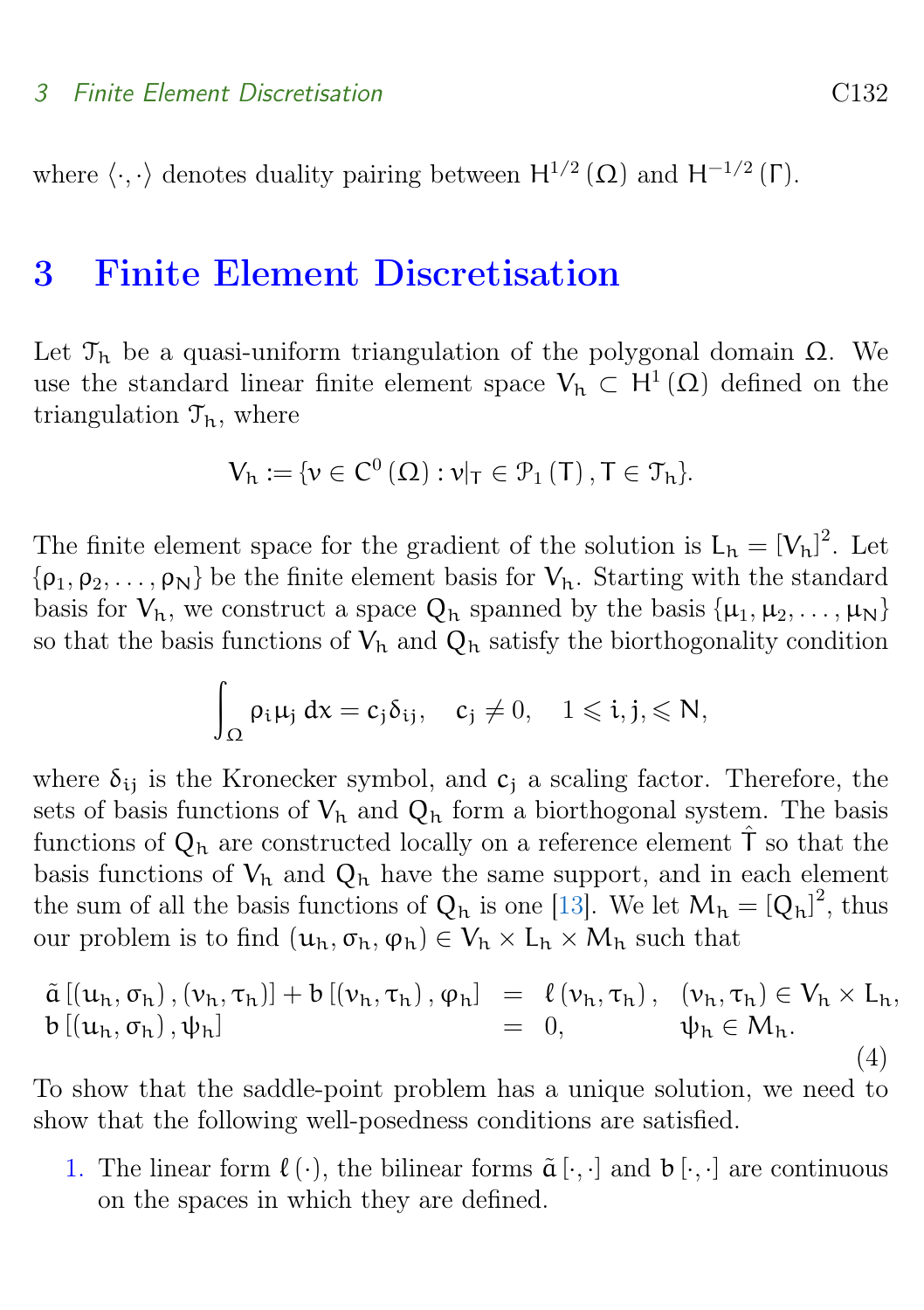#### <span id="page-5-1"></span>3 Finite Element Discretisation C133

2. The bilinear form  $\tilde{a}[\cdot,\cdot]$  is coercive on the kernel space  $K_h$  defined as  $K_h = \{(\mathbf{u}_h, \sigma_h) \in V_h \times L_h : b\left[\left(\mathbf{u}_h, \sigma_h\right), \psi_h\right] = 0, \text{ for all } \psi_h \in M_h\}.$ 

3. The bilinear form  $\mathfrak{b}[\cdot,\cdot]$  satisfies the *inf-sup* condition

$$
\inf_{\psi_{h}\in M_{h}}\sup_{(\nu_{h},\tau_{h})\in V_{h}\times L_{h}}\frac{b\left[\left(\nu_{h},\tau_{h}\right),\psi_{h}\right]}{\left\|\nu_{h},\tau_{h}\right\|_{V_{h}\times L_{h}}\left\|\psi_{h}\right\|_{0,\Omega}}\geqslant\gamma,\quad\gamma>0.
$$

The mesh-dependent norm for the product space  $V_h \times L_h$  is defined by

$$
\|u_h, \sigma_h\|_{V_h \times L_h}^2 = \|u_h\|_{1,h}^2 + \|\sigma_h\|_{0,\Omega}^2, \quad (u_h, \sigma_h) \in V_h \times L_h.
$$

With the introduction of  $M_h$ , the bilinear form  $\tilde{a}[\cdot,\cdot]$  is not coercive on the kernel subspace  $K_h \subset V_h \times L_h$ . Thus, we need to modify the bilinear form  $\tilde{a}[\cdot,\cdot]$  so that it is coercive on the kernel space  $K_h$  or even the whole space  $V_h \times L_h$ . In this article, we modify the bilinear form  $\tilde{a}[\cdot,\cdot]$  by adding a stabilisation term so that it is coercive on the whole space  $V_h \times L_h$  [\[8\]](#page-12-6).

$$
\begin{aligned} \alpha \left[\left(u_h,\sigma_h\right),\left(\nu_h,\tau_h\right)\right] \,=\, r \!\int_\Omega \sigma_h \cdot \tau_h \,dx + (1-r) \int_\Omega \nabla u_h \cdot \nabla \nu_h \,dx \\ + \alpha \left\langle u_h,\nu_h\right\rangle_{1/2,h} - \left\langle \sigma_h \cdot \mathbf{n},\nu_h\right\rangle - \left\langle \tau_h \cdot \mathbf{n},u_h\right\rangle, \end{aligned}
$$

for  $0 < r < 1$ .

We use the following inverse estimate result [\[12\]](#page-13-0) to show the continuity condition of  $\ell(\cdot)$  and also continuity and coercivity condition of the bilinear form  $\alpha$  [ $\cdot$ , $\cdot$ ],

<span id="page-5-0"></span>
$$
C_{I} \left\| \frac{\partial v_{h}}{\partial n} \right\|_{-1/2, h} \leqslant \left\| \nabla v_{h} \right\|_{0, \Omega} \text{ for } v_{h} \in V_{h}.
$$
 (5)

The continuity of the linear form  $\ell(\cdot)$ , and the bilinear forms  $\alpha[\cdot, \cdot]$  and  $\beta[\cdot, \cdot]$ then follows from the Cauchy-Schwarz inequality, the duality pairing [\(1\)](#page-3-1) and the inverse estimate  $(5)$ .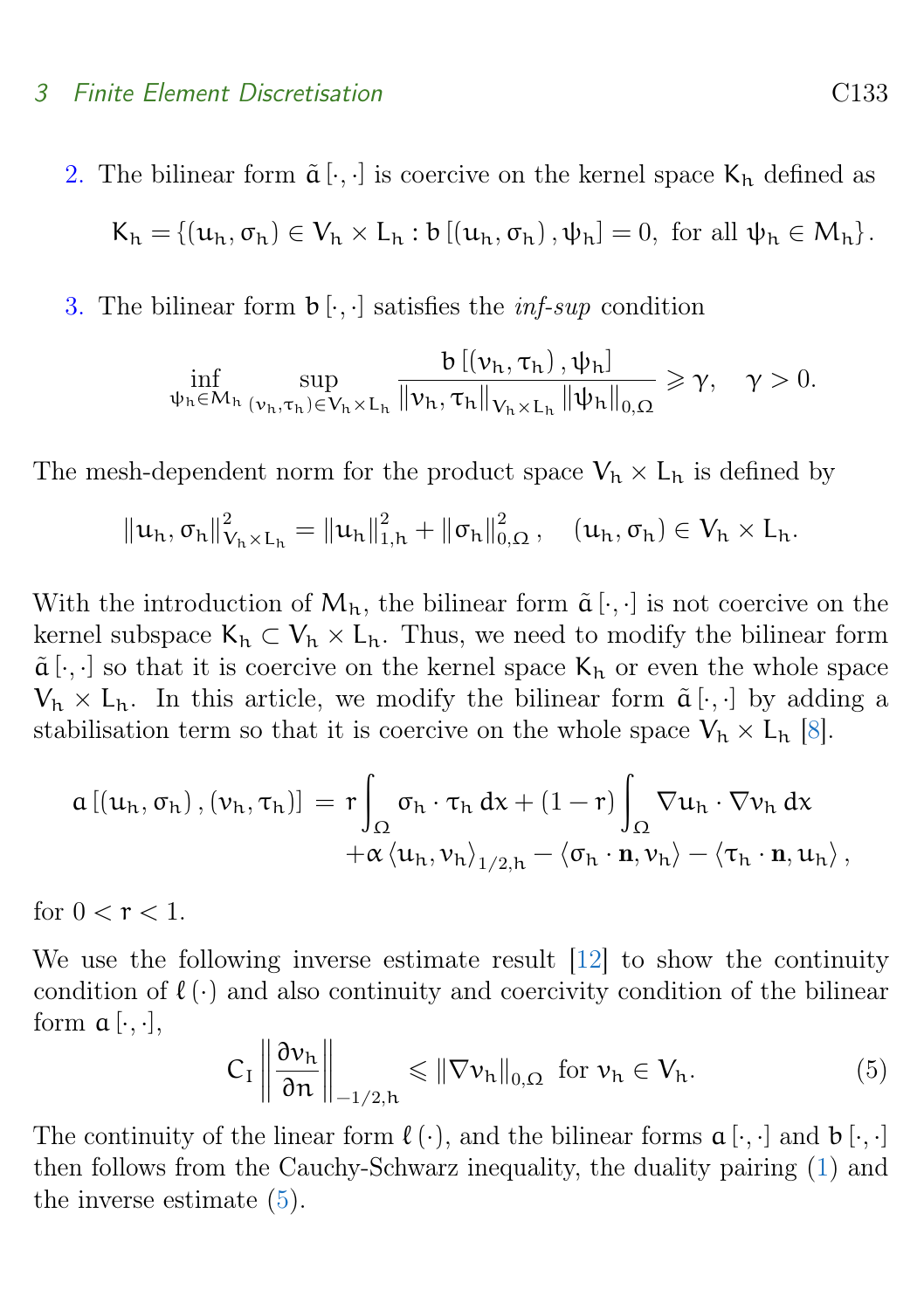#### <span id="page-6-1"></span>3 Finite Element Discretisation C134

For the coercivity condition, using the inverse estimate [\(5\)](#page-5-0) and the following Poincare-Friedrichs inequality,

$$
\|u_h\|_{1,\Omega}^2 = \|u_h\|_{0,\Omega}^2 + \|\nabla u_h\|_{0,\Omega}^2 \leq (c^2+1) \|\nabla u_h\|_{0,\Omega}^2,
$$

we can write

<span id="page-6-0"></span>
$$
|\mathbf{a} [(\mathbf{u}_{h}, \sigma_{h}), (\mathbf{u}_{h}, \sigma_{h})]|
$$
\n
$$
= r ||\sigma_{h}||_{0,\Omega}^{2} + (1-r) ||\nabla \mathbf{u}_{h}||_{0,\Omega}^{2} + \alpha ||\mathbf{u}_{h}||_{1/2,h}^{2} - 2 \langle \sigma_{h} \cdot \mathbf{n}, \mathbf{u}_{h} \rangle,
$$
\n
$$
\geq r ||\sigma_{h}||_{0,\Omega}^{2} + (1-r) ||\nabla \mathbf{u}_{h}||_{0,\Omega}^{2} - 2 ||\sigma_{h} \cdot \mathbf{n}||_{-1/2,h} ||\mathbf{u}_{h}||_{1/2,h}^{2} + \alpha ||\mathbf{u}_{h}||_{1/2,h}^{2},
$$
\n
$$
\geq r ||\sigma_{h}||_{0,\Omega}^{2} + (1-r) ||\nabla \mathbf{u}_{h}||_{0,\Omega}^{2} - \left(\frac{1}{\epsilon} ||\sigma_{h} \cdot \mathbf{n}||_{-1/2,h}^{2} + \epsilon ||\mathbf{u}_{h}||_{1/2,h}^{2}\right)
$$
\n
$$
+ \alpha ||\mathbf{u}_{h}||_{1/2,h}^{2},
$$
\n
$$
\geq (r - \frac{1}{\epsilon C_{I}}) ||\sigma_{h}||_{0,\Omega}^{2} + (1-r) ||\nabla \mathbf{u}_{h}||_{0,\Omega}^{2} + (\alpha - \epsilon) ||\mathbf{u}_{h}||_{1/2,h}^{2},
$$
\n
$$
\geq (r - \frac{1}{\epsilon C_{I}}) ||\sigma_{h}||_{0,\Omega}^{2} + \frac{1-r}{c^{2}+1} ||\mathbf{u}_{h}||_{1,\Omega}^{2} + (\alpha - \epsilon) ||\mathbf{u}_{h}||_{1/2,h}^{2},
$$
\n
$$
\geq C ||(\mathbf{u}_{h}, \sigma_{h})||_{V_{h} \times L_{h}^{2}},
$$
\n(6)

where C is the minimum of  $(r-\frac{1}{50})$ εC<sup>I</sup>  $\Big), \frac{1-r}{c^2+1}$  $\frac{1-r}{c^2+1}$  and  $(\alpha - \varepsilon)$ . We also require 1  $\frac{1}{C_1} < r \epsilon < \alpha$  and  $0 < r < 1$ . The choice of the penalty parameter  $\alpha$ and stabilisation parameter  $r$  is important for the application of this method. However, the choice of the optimal parameter is beyond the scope of this article. From this point forward, we use constant C as a mesh-independent generic constant.

Now the *inf-sup* condition for the bilinear form  $\mathfrak{b}[\cdot,\cdot]$  can be shown as in [\[8\]](#page-12-6). Thus we have proved the following theorem.

**Theorem 1.** The saddle point problem [\(4\)](#page-4-1) with stabilised  $\mathfrak{a}[\cdot,\cdot]$  has a unique solution  $(\mathbf{u}_h, \sigma_h, \varphi_h) \in V_h \times L_h \times M_h$ . The solution also satisfies

$$
\left\|\left(u_h,\sigma_h\right)\right\|_{V_h\times L_h}+\left\|\phi_h\right\|_{0,\Omega}\leqslant C\left\|f\right\|_{0,\Omega}.
$$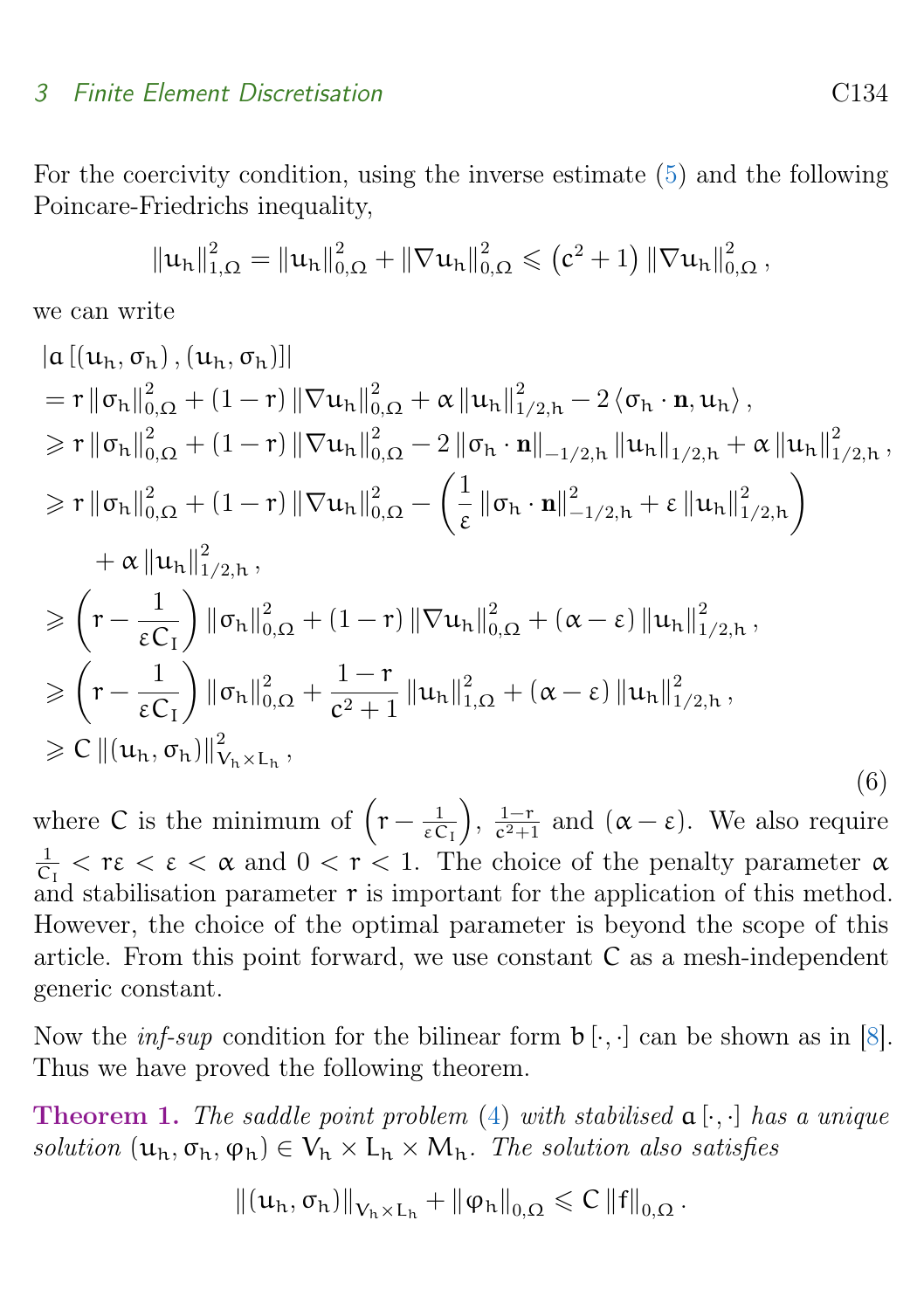#### 4 Algebraic Formulation C135

## <span id="page-7-0"></span>4 Algebraic Formulation

In order to present an algebraic formulation of the problem, we use  $(x_{u}, x_{\sigma}, x_{\omega})$ for the vector representation of the solution  $(u_h, \sigma_h, \varphi_h)$  as elements in  $V_h \times L_h \times M_h$ . Let **S**, **D**, **A**, **B**, **C** and **M** be the matrices associated with bilinear forms  $\int_{\Omega} \nabla u_h \cdot \nabla v_h \, dx$ ,  $\int_{\Omega} \tau_h \cdot \varphi_h \, dx$ ,  $\int_{\Gamma} (\sigma_h \cdot \mathbf{n}) u_h \, ds$ ,  $\int_{\Omega} \nabla v_h \cdot$  $\varphi_h$  dx,  $\sum \frac{1}{h_e} \int_e^{\infty} u_h v_h$  ds and  $\int_{\Omega} \sigma_h \cdot \tau_h$  dx, respectively. For the right hand side, we write  $f_1$  and  $f_2$  to represent the discrete forms of

$$
\int_{\Omega} f \nu_h \, dx \nu_h \, ds + \alpha \left\langle g_D, \nu_h \right\rangle_{1/2,h},
$$

and  $\langle \tau_h \cdot n, q_D \rangle$ , respectively. Then the algebraic formulation of the problem is

<span id="page-7-1"></span>
$$
\begin{bmatrix} (1-r)\mathbf{S} + \alpha \mathbf{C} & -\mathbf{A} & -\mathbf{B} \\ -\mathbf{A}^{\mathsf{T}} & r\mathbf{M} & \mathbf{D} \\ -\mathbf{B}^{\mathsf{T}} & \mathbf{D} & \mathbf{0} \end{bmatrix} \begin{bmatrix} x_{\mathsf{u}} \\ x_{\sigma} \\ x_{\varphi} \end{bmatrix} = \begin{bmatrix} f_{1} \\ -f_{2} \\ \mathbf{0} \end{bmatrix}, \tag{7}
$$

where the first two equations of  $(7)$  correspond to first equation of  $(4)$  with stabilised  $\mathfrak{a}[\cdot,\cdot]$ , by setting  $\tau_{h} = 0$  and  $\nu_{h} = 0$ , respectively. After statically condensing out degrees of freedom associated with  $\sigma_{h}$  and  $\phi_{h}$  in [\(7\)](#page-7-1), we arrive at the following system

$$
\mathbf{K} \mathbf{x}_{\mathbf{u}} = \mathbf{F}
$$

where

$$
\mathbf{K} = (1 - r) \mathbf{S} + \alpha \mathbf{C} - \mathbf{A} \mathbf{D}^{-1} \mathbf{B}^{\mathsf{T}} - \mathbf{B} \mathbf{D}^{-1} \mathbf{A}^{\mathsf{T}} + r \mathbf{B} \mathbf{D}^{-1} \mathbf{M} \mathbf{D}^{-1} \mathbf{B}^{\mathsf{T}},
$$
  

$$
\mathbf{F} = \mathbf{f}_1 - \mathbf{B} \mathbf{D} \mathbf{f}_2.
$$

Due to the choice of a biorthogonal system, matrix  $\bf{D}$  is diagonal. As a result, the statically condensed system matrix is sparse.

We introduce two projections  $P_h: L^2(\Omega) \to Q_h$  and  $P_h^*: L^2(\Omega) \to V_h$  as follows for  $v \in L^2(\Omega)$ .

$$
\int_{\Omega}\left(P_h\nu-\nu\right)\cdot\mu_h\,dx=0,\quad \mu_h\in Q_h,\quad \int_{\Omega}\left(P_h^*\nu-\nu\right)\cdot\phi_h\,dx=0,\quad \phi_h\in V_h.
$$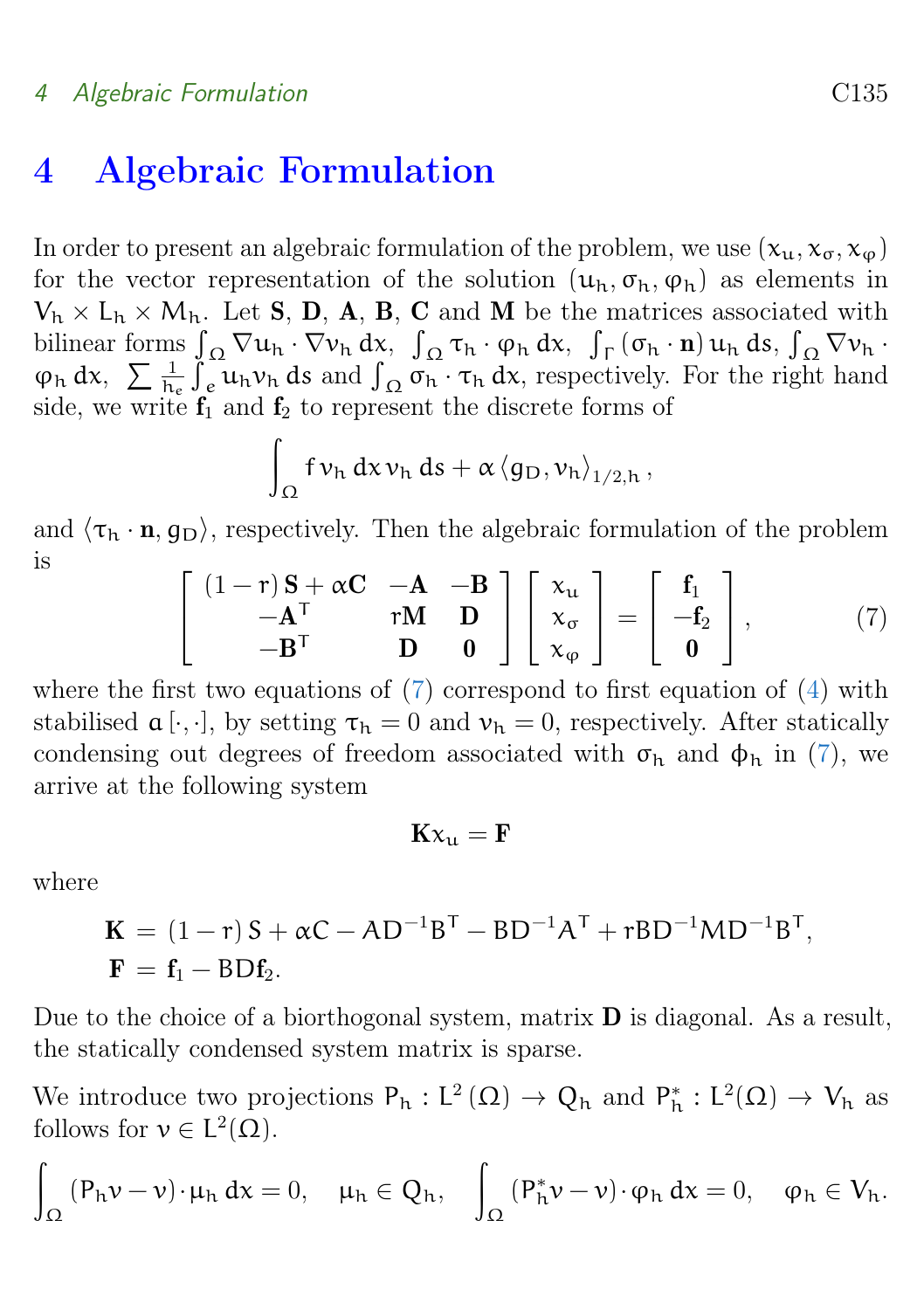#### <span id="page-8-3"></span>4 Algebraic Formulation C136

They satisfy the following estimates for  $\mathfrak{u} \in H^1(\Omega)$ :

$$
\|P_h u - u\|_{0,\Omega} \leqslant Ch \|u\|_{1,\Omega}, \quad \|P_h^* u - u\|_{0,\Omega} \leqslant Ch \|u\|_{1,\Omega}.
$$
 (8)

Furthermore,  $P_h$  and  $P_h^*$  are stable in  $L^2$ -norm [\[14\]](#page-13-6). Using this projection, our problem is to find  $u_h \in V_h$  such that,

<span id="page-8-0"></span>
$$
A(u_h, v_h) = L(v_h), \quad v_h \in V_h,
$$
\n(9)

where

$$
A(u_h, v_h) = \int_{\Omega} P_h (\nabla u_h) \cdot P_h (\nabla v_h) dx + \alpha \langle u_h, v_h \rangle_{1/2, h} - \int_{\Gamma} (P_h (\nabla u_h) \cdot \mathbf{n}) v_h ds - \int_{\Gamma} (P_h (\nabla v_h) \cdot \mathbf{n}) u_h ds, L(v_h) = \int_{\Omega} f v_h dx - \int_{\Gamma} (P_h (\nabla v_h) \cdot \mathbf{n}) g_D ds + \alpha \langle g_D, v_h \rangle_{1/2, h} .
$$

We also introduce two mesh-dependent norms

$$
\begin{array}{llll} \left\|u_{h}\right\|_{h}^{2}=\left\|u_{h}\right\|_{1,h}^{2}+\left\|P_{h}\left(\nabla u_{h}\right)\right\|_{0,\Omega}^{2}, & u_{h} \in V_{h}, \\ \left\|u\right\|_{h}^{2}=\left\|u\right\|_{1,h}^{2}+\left\|P_{h}\left(\nabla u\right)\right\|_{0,\Omega}^{2}+\left\|\nabla u \cdot n\right\|_{-1/2,h}^{2}, & u \in H^{2}\left(\Omega\right), \end{array}
$$

so that

<span id="page-8-1"></span>
$$
\left|A\left(\mathbf{u},\nu_{h}\right)\right| \leqslant \left\|\mathbf{u}\right\|_{h}\left\|\nu_{h}\right\|_{h}, \quad \mathbf{u} \in V \text{ and } \nu_{h} \in V_{h}.\tag{10}
$$

We get the following estimate combining the interpolation estimate of Lemma 3.4 of  $[12]$  with that of the approximation of  $P_h$ :

<span id="page-8-2"></span>
$$
\inf_{\nu_h \in V_h} \|u - \nu_h\|_h \leqslant Ch \|u\|_{2,\Omega}.
$$
\n(11)

We then have the following theorem.

**Theorem 2.** Let  $u_h \in V_h$  be the solution to the problem [\(9\)](#page-8-0). Suppose that  $u \in H^2(\Omega)$  is the solution to the problem [\(3\)](#page-3-2) then

$$
\left\|u-u_{h}\right\|_{h}\leqslant C h\left\|u\right\|_{2,\Omega}.
$$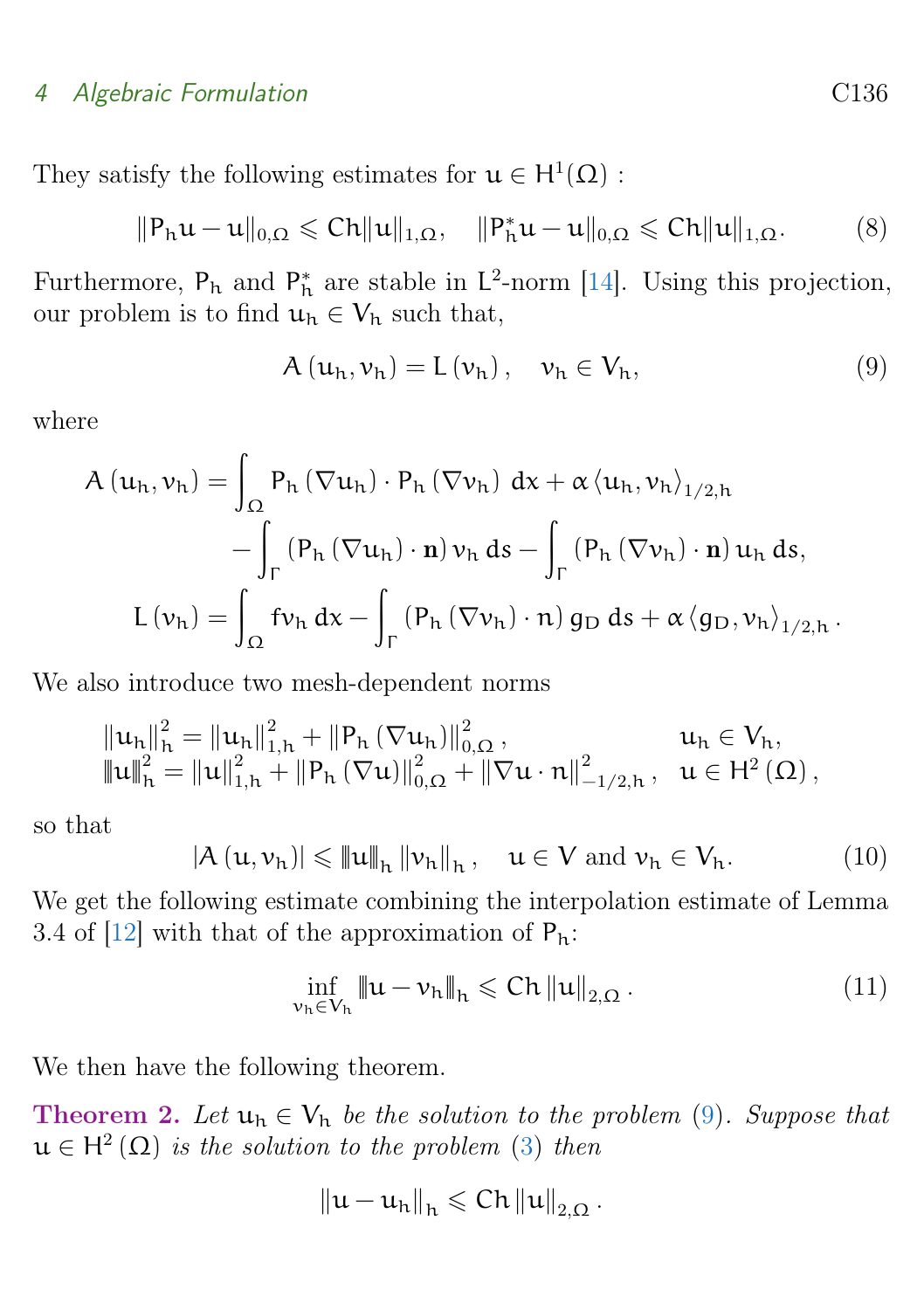#### <span id="page-9-2"></span>5 Numerical Examples C137

Proof: From the coercivity [\(6\)](#page-6-0) and continuity condition [\(10\)](#page-8-1),

$$
\alpha \|u_{h} - v_{h}\|_{h}^{2} \leq A (u_{h} - v_{h}, u_{h} - v_{h}),
$$
  
=  $A (u - v_{h}, u_{h} - v_{h}) + A (u_{h}, u_{h} - v_{h}) - A (u, u_{h} - v_{h}),$   
=  $A (u - v_{h}, u_{h} - v_{h}) + L (u_{h} - v_{h}) - A (u, u_{h} - v_{h}),$   
 $\leq \|u - v_{h}\|_{h} \|u_{h} - v_{h}\|_{h} + L (u_{h} - v_{h}) - A (u, u_{h} - v_{h}).$ 

Using  $w_h = u_h - v_h$  and divide both sides by  $||w_h||_h$ , we get

$$
\alpha\left\|u_{h}-\nu_{h}\right\|_{h} \leqslant\left\|u-\nu_{h}\right\|_{h}+\frac{L\left(w_{h}\right)-A\left(u,\boldsymbol{w}_{h}\right)}{\left\|\boldsymbol{w}_{h}\right\|_{h}}.
$$

Following exactly as in the proof of Strang's second lemma [\[4\]](#page-12-8) we get

<span id="page-9-1"></span>
$$
\|u - u_{h}\|_{h} \leq C \left( \inf_{\nu_{h} \in V_{h}} \|u - \nu_{h}\|_{h} + \sup_{w_{h} \in V_{h}} \frac{L(w_{h}) - A(u, w_{h})}{\|w_{h}\|_{h}} \right). \tag{12}
$$

The first term of  $(12)$  is estimated using  $(11)$ . We estimate the second term of [\(12\)](#page-9-1) using the approximation property of  $P_h$ ,  $P_h^*$  and the fact that  $f = -\Delta u$ . For the complete proof, reader can refer to [\[9\]](#page-13-7).

### <span id="page-9-0"></span>5 Numerical Examples

In this section, we show two numerical examples to verify the convergence rate of our approach. We compute the error in L 2 -norm and the rate of convergence for **u** and **σ**. We also compute the error in  $H^1$ -norm and the rate of convergence for u. We will use Dirichlet boundary conditions for all our examples. Both examples have Dirichlet boundary condition on Γ and are defined on  $\Omega = [0, 1] \times [0, 1]$ . For both examples, we set the parameter  $\alpha = 10$  and  $r = 1/2$ .

♠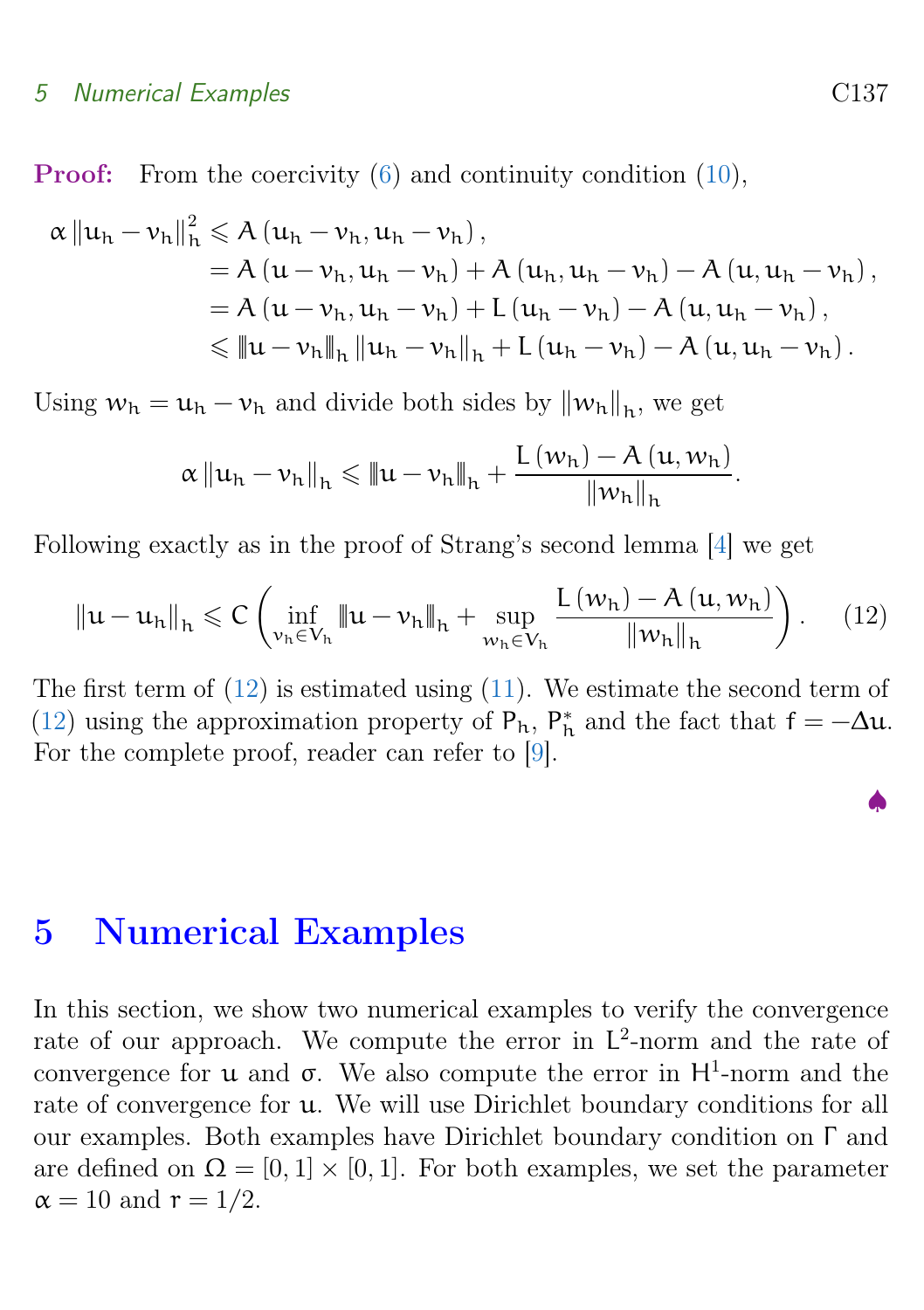#### <span id="page-10-1"></span>5 Numerical Examples C138

### Example 1

We consider the exact solution

$$
u = xy (1 - x) (1 - y),
$$

for the first example. The errors for this example with Dirichlet boundary conditions are shown in Table [1.](#page-10-0)

Table 1: Discretisation errors with Dirichlet boundary conditions for example 1

<span id="page-10-0"></span>

| elem | $\ u-u_h\ _{0,\Omega}$ |        | $  u - u_h  _{1,h}$ |        | $\ \sigma-\sigma_{\rm h}\ _{0,\Omega}$ |        |
|------|------------------------|--------|---------------------|--------|----------------------------------------|--------|
|      | error                  | rate   | error               | rate   | error                                  | rate   |
| 8    | 3.74e-02               |        | 1.98e-01            |        | $1.73e-01$                             |        |
| 32   | 8.89e-03               | 2.0742 | $1.09e-01$          | 0.8654 | 5.94e-02                               | 1.5444 |
| 128  | $1.92e-03$             | 2.2083 | 5.53e-02            | 0.9754 | 1.81e-02                               | 1.7175 |
| 512  | 4.37e-04               | 2.1364 | 2.76e-02            | 1.0035 | 5.68e-03                               | 1.6702 |
| 2048 | $1.04e-04$             | 2.0752 | 1.37e-02            | 1.0062 | 1.87e-03                               | 1.6056 |
| 8192 | $2.52e-05$             | 2.0392 | $6.85e-03$          | 1.0042 | $6.33e-04$                             | 1.5590 |

### Example 2

We consider the exact solution

$$
u = e^{x^2 + y^2} + y^2 \cos(xy) + x^2 \sin(xy),
$$

for our second example. The errors for this example with Dirichlet boundary conditions are shown in Table [2.](#page-11-1)

From Tables [1](#page-10-0) and [2,](#page-11-1) we can see that the rate of convergence of errors for  $\mu$  in  $L^2$ -norm and  $(1, h)$ -norm is 2 and 1, respectively, while the rate of convergence of errors for  $\sigma$  in  $L^2$ -norm is 1.5. These results are very similar to the result from the three-field formulation for Poisson problem with same examples [\[8\]](#page-12-6).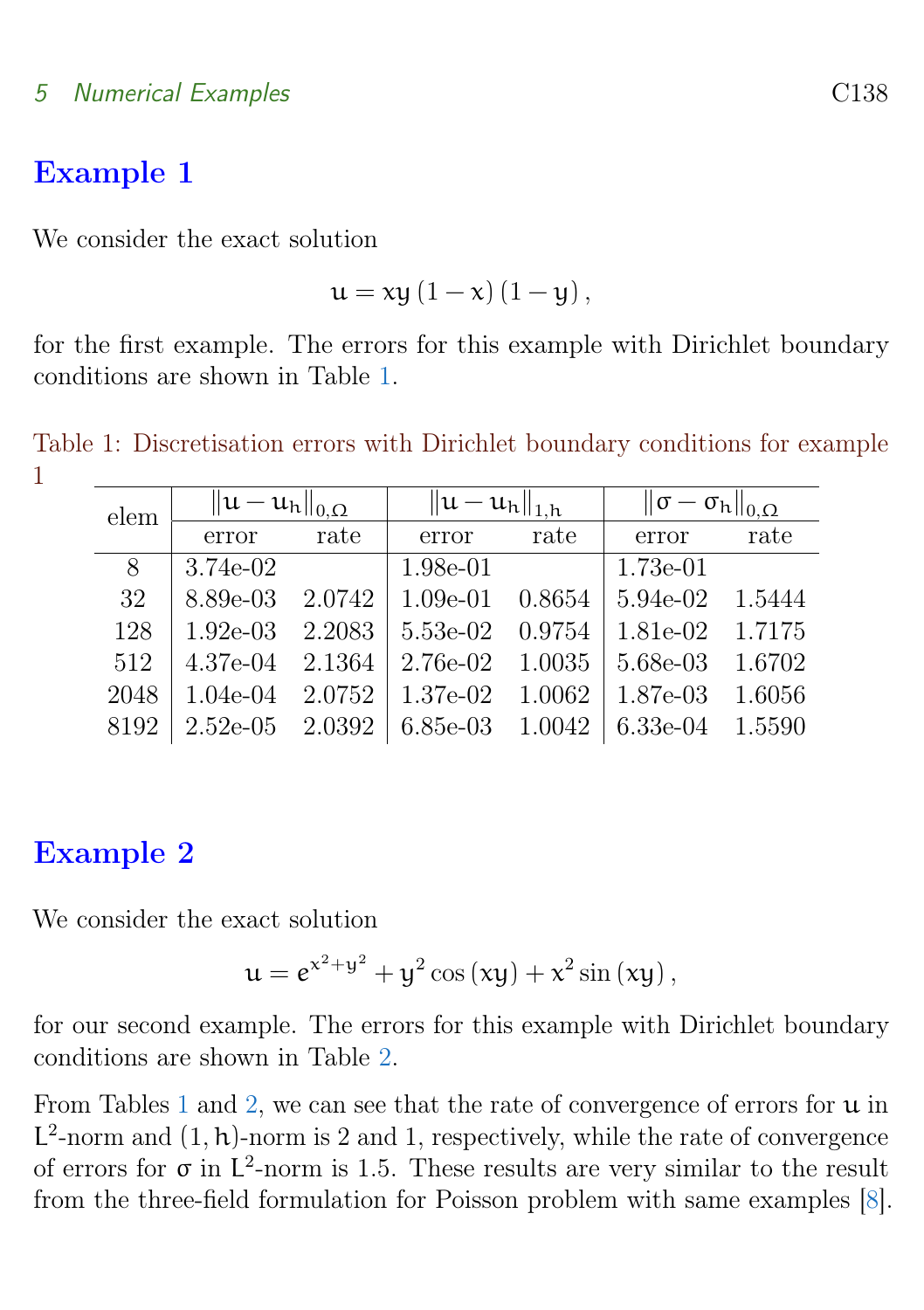#### 6 Conclusion C139

<span id="page-11-1"></span>

|  | elem | $\ u-u_h\ _{0,\Omega}$ |        | $  u - u_h  _{1,h}$ |        | $\ \sigma-\sigma_{\rm h}\ _{0,\Omega}$ |        |  |
|--|------|------------------------|--------|---------------------|--------|----------------------------------------|--------|--|
|  |      | error                  | rate   | error               | rate   | error                                  | rate   |  |
|  | 8    | 7.36e-01               |        | $4.23e+00$          |        | $2.32e+0.0$                            |        |  |
|  | 32   | $1.50e-01$             | 2.2902 | $2.10e + 00$        | 1.0110 | 8.56e-01                               | 1.4381 |  |
|  | 128  | $3.12e-02$             | 2.2694 | $1.03e + 00$        | 1.0258 | $2.93e-01$                             | 1.5457 |  |
|  | 512  | $6.83e-03$             | 2.1915 | 5.07e-01            | 1.0231 | $1.00e-01$                             | 1.5494 |  |
|  | 2048 | $1.57e-03$             | 2.1179 | $2.51e-01$          | 1.0149 | $3.45e-02$                             | 1.5384 |  |
|  | 8192 | 3.76e-04               | 2.0661 | $1.25e-01$          | 1.0085 | $1.20e-02$                             | 1.5263 |  |

Table 2: Discretisation errors with Dirichlet boundary conditions for example  $\mathcal{D}$ 

## <span id="page-11-0"></span>6 Conclusion

In this article, we describe a mixed finite element method to solve Poisson equation based on Nitsche's method. We add a stabilisation term so that our bilinear form is coercive on the whole space. From numerical examples, we can observe that the error and rate of convergence is very similar to our previous three-field formulation for Poisson problem. Thus we can conclude that this approach works well as an alternative to the standard formulation.

## Acknowledgment

The first author is supported by UNIPRS and UNRSC50:50 scholarship for this research. He also thanks University of Newcastle HDR Funding 2017 and ANZIAM Student Support Scheme for the conference support.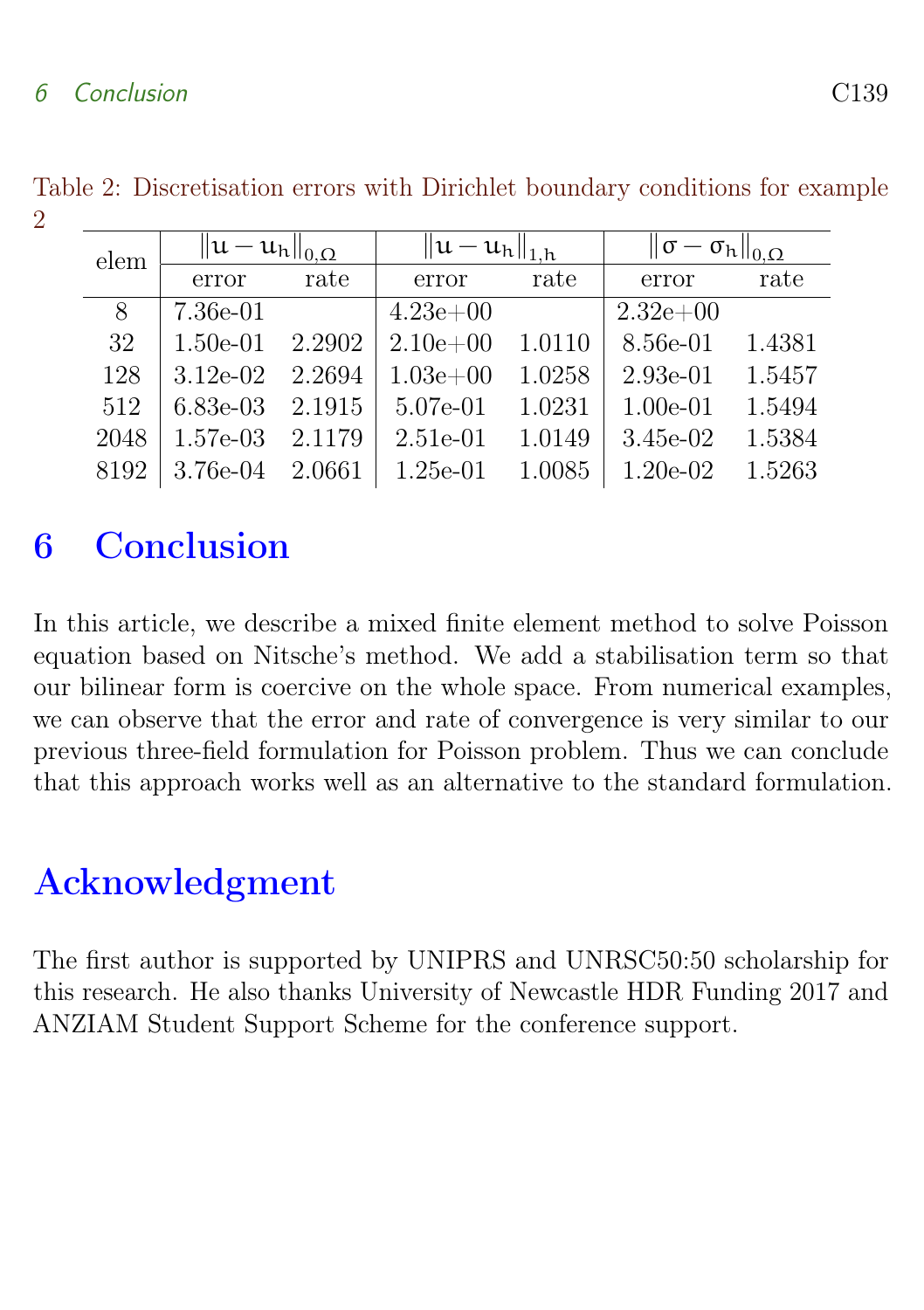#### References C140

## <span id="page-12-0"></span>**References**

- <span id="page-12-1"></span>[1] J. P. Aubin. Approximation of elliptic boundary-value problems, volume XXVI of Pure and Applied Mathematics. Wiley-Interscience, New York, 1972. doi[:10.1137/1016069.](https://doi.org/10.1137/1016069) [C129](#page-1-1)
- <span id="page-12-2"></span>[2] I. Babuška. The finite element method with penalty. Mathematics of Computation, 27(122):221–228, 1973. doi[:10.2307/2005611.](https://doi.org/10.2307/2005611) [C129,](#page-1-1) [C130](#page-2-1)
- <span id="page-12-3"></span>[3] R. Becker, E. Burman, and P. Hansbo. A Nitsche extended finite element method for incompressible elasticity with discontinuous modulus of elasticity. Computer Methods in Applied Mechanics and Engineering, 198(41):3352 – 3360, 2009. doi[:10.1016/j.cma.2009.06.017.](https://doi.org/10.1016/j.cma.2009.06.017) [C129](#page-1-1)
- <span id="page-12-8"></span>[4] D. Braess. Finite Elements: Theory, Fast Solvers, and Applications in Solid Mechanics. Cambridge University Press, Cambridge, UK, 3rd edition edition, 2007. doi[:10.1017/CBO9780511618635.](https://doi.org/10.1017/CBO9780511618635) [C137](#page-9-2)
- <span id="page-12-7"></span>[5] P. G. Ciarlet. The finite element method for elliptic problems. North Holland, Amsterdam, 1978. doi[:10.1137/1.9780898719208.](https://doi.org/10.1137/1.9780898719208) [C130](#page-2-1)
- <span id="page-12-5"></span>[6] R. Codina and J. Baiges. Weak imposition of essential boundary conditions in the finite element approximation of elliptic problems with non-matching meshes. International Journal for Numerical Methods in Engineering, 104(7):624–654, 2015. doi[:10.1002/nme.4815.](https://doi.org/10.1002/nme.4815) [C130](#page-2-1)
- <span id="page-12-4"></span>[7] P. Hansbo. Nitsche's method for interface problems in computational mechanics. GAMM-Mitteilungen, 28(2):183–206, 2005. doi[:10.1002/gamm.201490018.](https://doi.org/10.1002/gamm.201490018) [C129](#page-1-1)
- <span id="page-12-6"></span>[8] M. Ilyas and B. P. Lamichhane. A stabilised mixed finite element method for the Poisson problem based on a three-field formulation. In Proceedings of the 12th Biennial Engineering Mathematics and Applications Conference, EMAC-2015, volume 57 of ANZIAM J., pages C177–C192, September 2016. doi[:10.21914/anziamj.v57i0.10356](https://doi.org/10.21914/anziamj.v57i0.10356 ) . [C130,](#page-2-1) [C133,](#page-5-1) [C134,](#page-6-1) [C138](#page-10-1)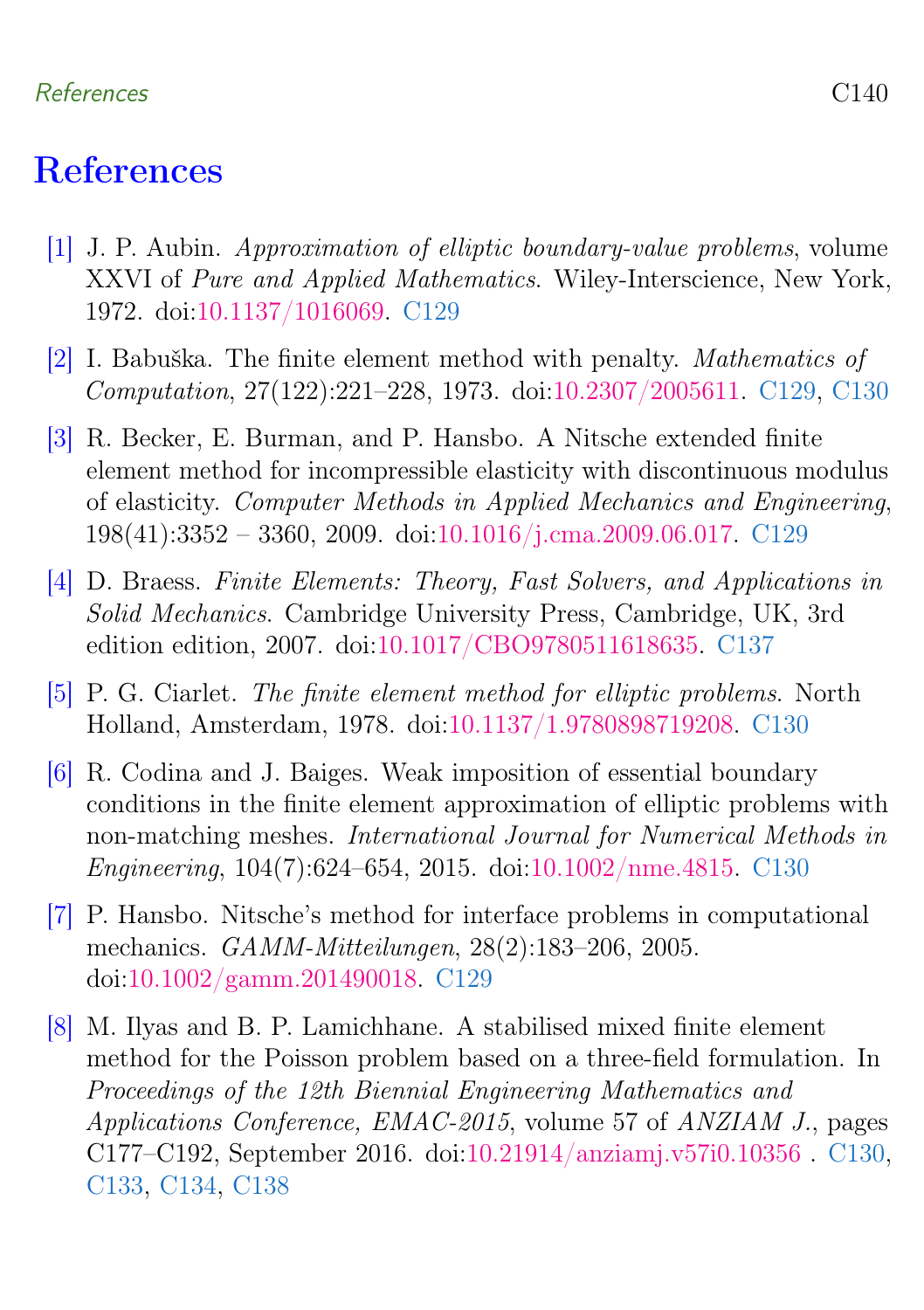#### References C141

- <span id="page-13-7"></span>[9] M. Ilyas and B. P. Lamichhane. A three-field formulation of the poisson problem with Nitsche approach. arXiv:1711.05961, November 2017. [C137](#page-9-2)
- <span id="page-13-2"></span>[10] A. Johansson, M. Garzon, and J. A. Sethian. A three-dimensional coupled Nitsche and level set method for electrohydrodynamic potential flows in moving domains. Journal of Computational Physics, 309:88 – 111, 2016. doi[:10.1016/j.jcp.2015.12.026.](https://doi.org/10.1016/j.jcp.2015.12.026) [C129](#page-1-1)
- <span id="page-13-4"></span>[11] M. Juntunen and R. Stenberg. On a mixed discontinuous galerkin method. Electronic Transactions on Numerical Analysis, 32:17–32, 2008. [C130](#page-2-1)
- <span id="page-13-0"></span>[12] M. Juntunen and R. Stenberg. Nitsche's method for general boundary conditions. Mathematics of Computation, 78:1353–1374, 2009. doi[:10.1090/S0025-5718-08-02183-2.](https://doi.org/10.1090/S0025-5718-08-02183-2) [C129,](#page-1-1) [C133,](#page-5-1) [C136](#page-8-3)
- <span id="page-13-5"></span>[13] B. P. Lamichhane, A. T. McBride, and B. D. Reddy. A finite element method for a three-field formulation of linear elasticity based on biorthogonal systems. Computer Methods in Applied Mechanics and Engineering, 258:109–117, 2013. doi[:10.1016/j.cma.2013.02.008.](https://doi.org/10.1016/j.cma.2013.02.008) [C130,](#page-2-1) [C132](#page-4-2)
- <span id="page-13-6"></span>[14] B.P. Lamichhane and B.I. Wohlmuth. A quasi-dual Lagrange multiplier space for Serendipity Mortar finite elements in 3D.  $M^2AN$ , 38:73–92, 2004. doi[:10.1051/m2an:2004004.](https://doi.org/10.1051/m2an:2004004) [C136](#page-8-3)
- <span id="page-13-1"></span>[15] J. Nitsche. Über ein Variationsprinzip zur Lösung von Dirichlet-Problemen bei Verwendung von Teilräumen, die keinen Randbedingungen unterworfen sind. Abhandlungen aus dem Mathematischen Seminar der Universität Hamburg, 36(1):9–15, Jul 1971. [C129](#page-1-1)
- <span id="page-13-3"></span>[16] T. J. Truster. A stabilized, symmetric Nitsche method for spatially localized plasticity. Computational Mechanics, 57(1):75–103, Jan 2016. doi[:10.1007/s00466-015-1222-6.](https://doi.org/10.1007/s00466-015-1222-6) [C129](#page-1-1)